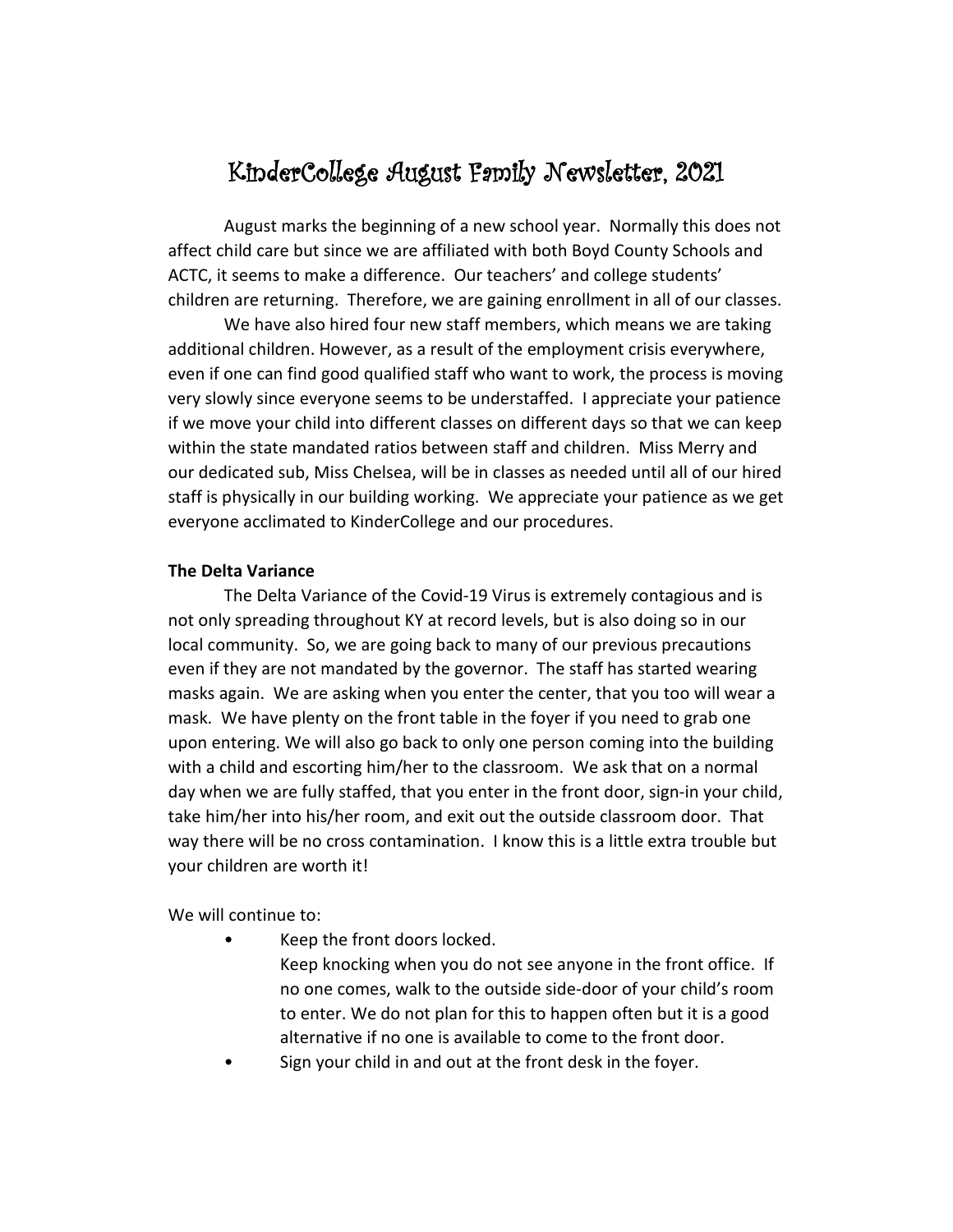We cannot thank all of our families enough for their responsibility and care as we continue to fight to stay well and safe during the continuation of this pandemic. Your seriousness is a huge part of us staying well. I want to also thank my staff for their effort as well. We are all fully vaccinated and are being careful to stay safe at home too. We are hopeful that all of you who are not at risk, are also vaccinated or considering this option.

#### **Lunches**

**The Summer Food Program will end Friday, Aug. 13th**. Each family will need to **provide a lunch from Aug. 16th to Aug. 25th**. Then starting **Aug. 26th**, families may continue to **pack lunches or purchase a school lunch** from Summit Elementary.

When Boyd County Public Schools are in session, families are able to purchase school lunches from Summit Elementary. This is available for any child who is eating table food. The lunches are **\$1.75 per lunch**, and are delivered to KC daily. There is a **monthly menu** that will be available on the front desk in the foyer. Families may select meals that are to their child's liking or sign up weekly. There will be a signup form on the front desk where families can order lunch on a weekly or daily basis. Lunches are usually ordered around 9:00 AM each morning. If your child arrives after lunch count and families have not signed up in advance, he/she may not have a lunch.

If you choose to pack your child a lunch, there are specific stipulations from the KY State Department of Childcare Licensure. **All lunches must contain a child serving of the basic five food groups**: vegetables, fruit, whole grains, protein, and dairy. Milk must be served at lunch and counts for the dairy requirement. We are not able to heat or refrigerate food. Please do not pack food that needs to be heated or refrigerated. All lunch bags must contain a small ice pack and be labeled with your child's name and left in his/her cubby. Do not send Kool-Aid or sugary drinks. Juices may be sent for snacks but not for lunch. We will provide diluted fruit juice and/or distilled water for snacks. KC will supply a morning and afternoon simple snack including drinks. Sending anything for snack is optional. **Please send a note for us to keep on file, if your child has any food or dairy/milk allergies or sensitivities.**

You have several options in paying for lunches. If you know you want to order lunches every day, it can be set up in Procare and it will be a part of your weekly payment. However, this cannot be changed week-by-week. You may pay cash day-by-day or at the end of the week. You may also write a check but we are not able to take a credit or debit card unless you use the Pocare option. If you are paying cash, put your money in an envelope with your child's name,